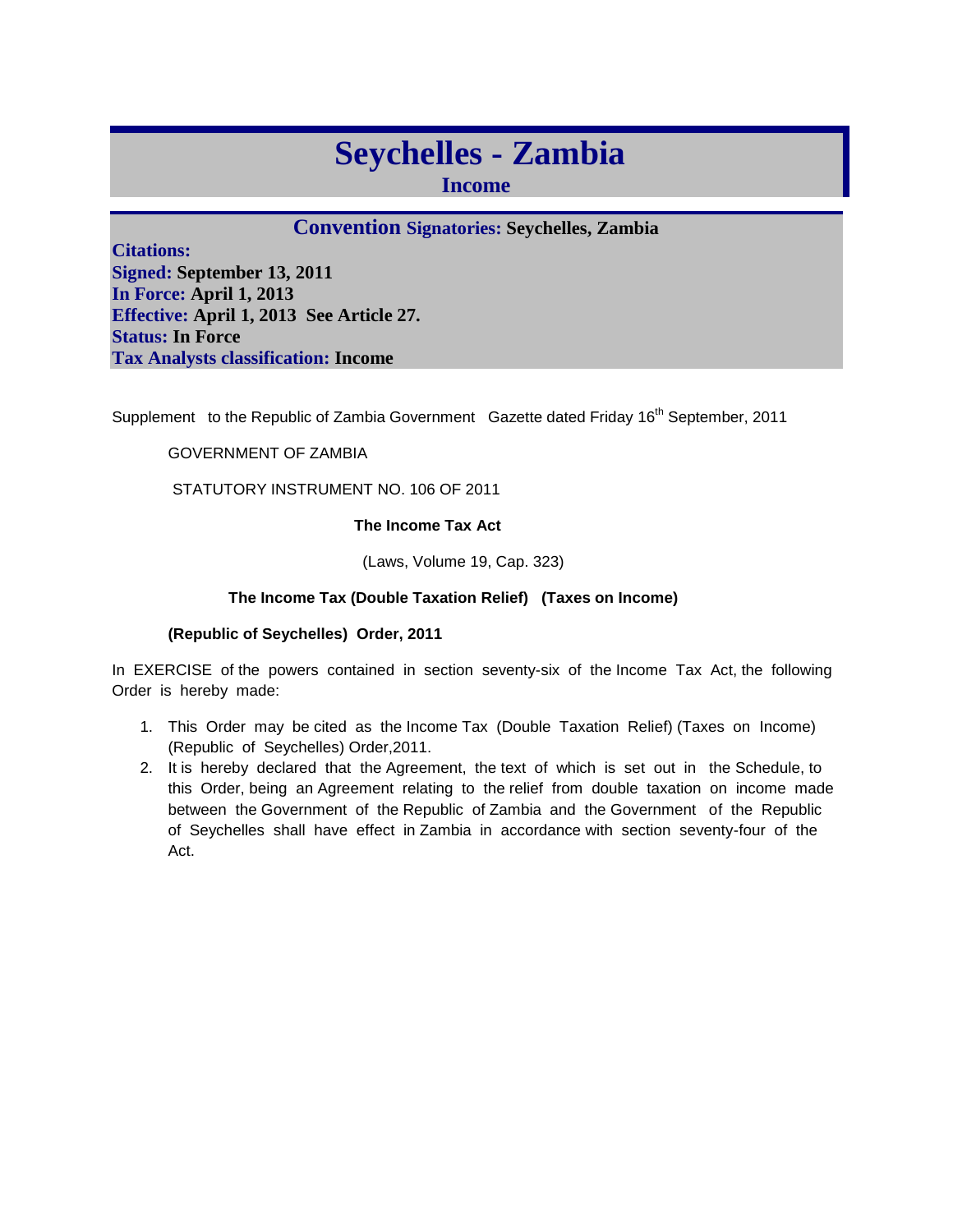## **SCHEDULE**

## (Paragraph 2)

AGREEMENT BETWEEN THE GOVERNMENT OF THE REPUBLIC OF ZAMBIA AND THE GOVERNMENT OF THE REPUBLIC OF SEYCHELLES FOR THE AVOIDANCE OF DOUBLE TAXATION AND THE PREVENTION OF FISCAL EVASION WITH RESPECT TO TAXES ON INCOME

#### PREAMBLE

The Government of the Republic of Zambia and the Government of the republic of Seychelles desiring to promote and strengthen the economic relations between the two countries;

Have agreed as follows:

# ARTICLE 1

#### PERSONS COVERED

This Agreement shall apply to persons who are residents of one or both of the Contracting States.

#### ARTICLE 2

#### TAXES COVERED

- 1. This Agreement shall apply to taxes on income imposed on behalf of a Contracting State, political subdivision or of its local authorities irrespective of the manner in which they are levied.
- 2. There shall be regarded as taxes on income all taxes imposed on total income, or on element of income.
- 3. The existing taxes to which this Agreement shall apply are:
- (a) In Zambia:

the Income Tax;

(hereinafter referred to as '' the Zambian tax''); and

- (b) In Seychelles:
	- i. The Business Tax; and
	- ii. The Petroleum Income Tax (hereinafter referred to as ''Seychelles tax'').
- 4. This Agreement shall apply also to any identical or substantially similar taxes which are imposed by either Contracting State after the date of signature of the Agreement in addition to, or in place of, the existing taxes. The competent authorities of the Contracting States shall notify each other of any significant changes which have been made in their respective taxation laws.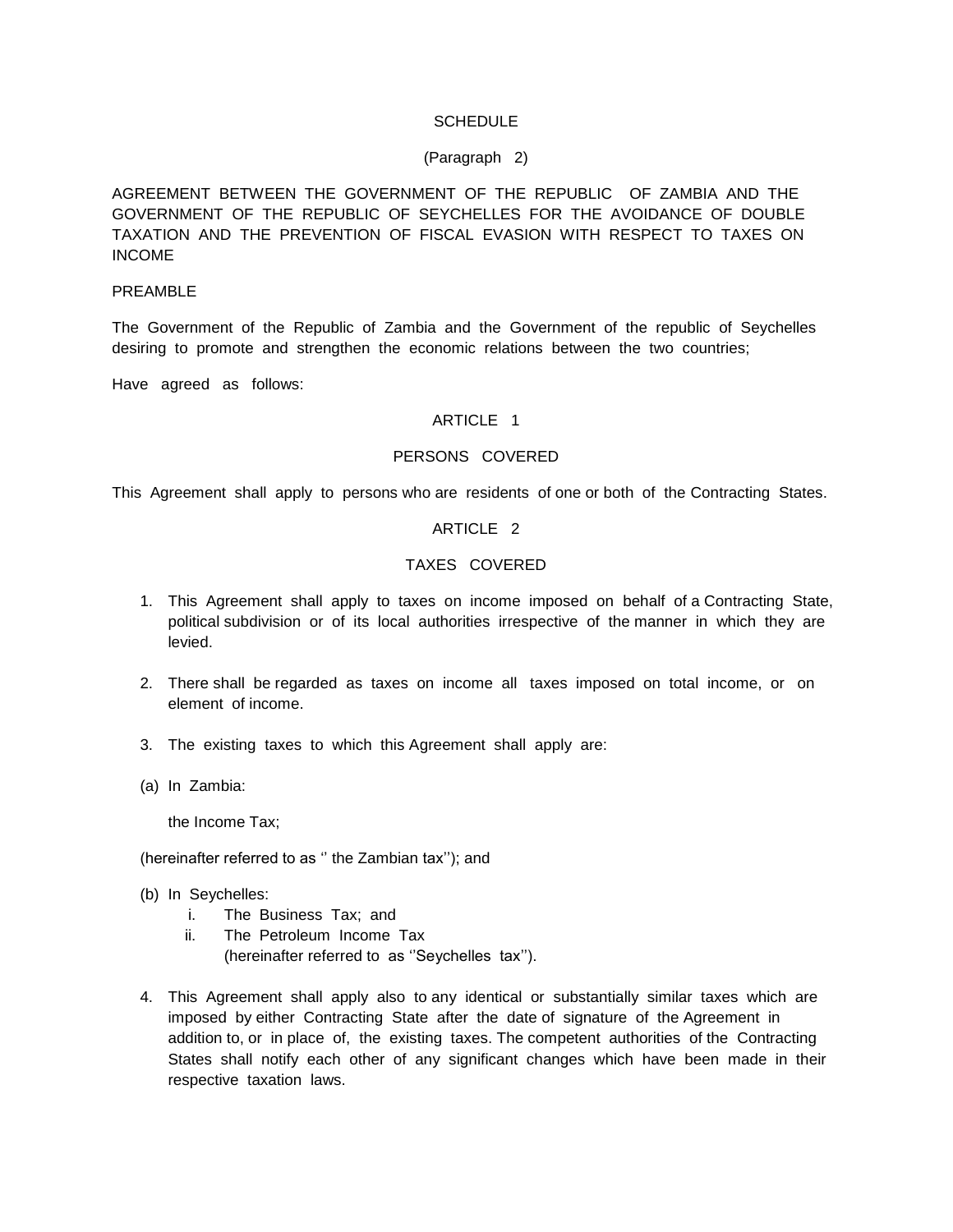#### GENERAL DEFINITIONS

- 1. For the purpose of this Agreement, unless the context otherwise requires:
- (a) The term ''Zambia'' means the republic of Zambia or any other area within which Zambia, in accordance with international law, may exercise sovereign rights or jurisdiction;
- (b) The term ''Seychelles'' means the territory of the Republic of Seychelles including its exclusive economic zone and continental shelf where Seychelles exercise sovereign rights and jurisdiction in conformity with the provisions of the United Nations Convention on Law of the Sea;
- (c) The terms ''a Contracting State'' and " the other Contracting State'' mean the Republic of Zambia or the Republic of Seychelles as the context requires;
- (d) The term ''company'' means any body corporate or any entity which is treated as a company or body corporate for tax purposes;
- (e) The term ''competent authority'' means:
	- i. In Zambia, the Commissioner General of the Zambian Revenue Authority or his authorized representative;
	- ii. In Seychelles, the Minister of Finance or his authorized representative;
- (f) The term ''enterprise'' applies to the carrying on of any business;
- (g) The terms ''enterprise of a Contracting State'' and ''enterprise of the other Contracting State'' mean respectively an enterprise carried on by a resident of a Contracting State and an enterprise carried by a resident of the other Contracting State;
- (h) The term ''international traffic'' means any transport by a ship, aircraft operated by an enterprise of a Contracting State, except when the ship or aircraft is operated solely between places in the other Contracting State;
- (i) The term "national" means:
	- i. any individual possessing the nationality of a Contracting State; and
	- ii. any legal person, partnership or association deriving its status as such from the laws in force in a Contracting State;
- (j) The term "person" includes an individual, a company and any other body of persons which is treated as an entity for tax purposes; and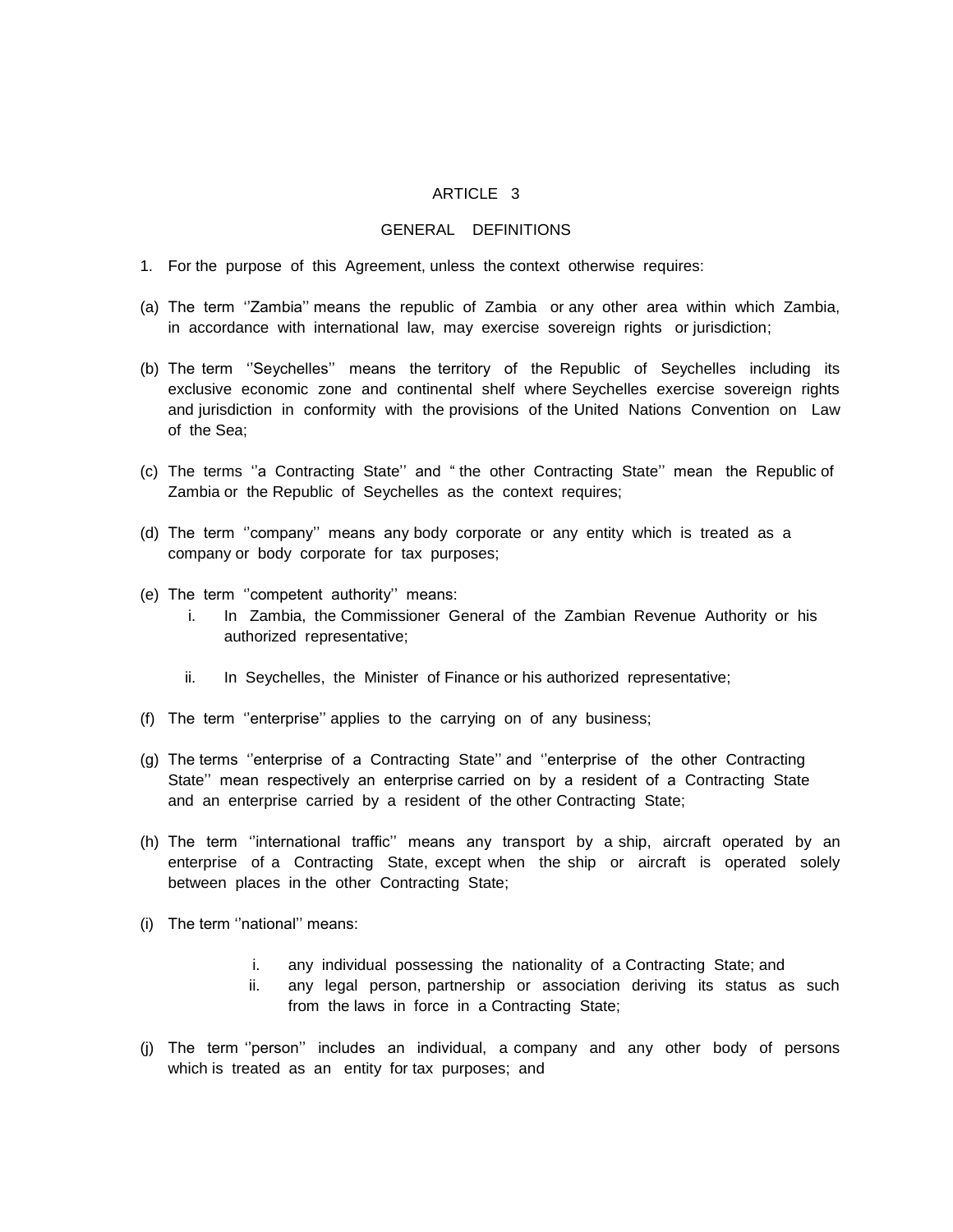- (k) The term ''business'' includes the performance of professional services and of other activities of an independent character.
- 2. As regards the application of the provisions of the Agreement at any time by a Contracting State, any terms not defined therein shall, unless the context otherwise requires, have the meaning that it has at that time under the law of that State for the purposes of the taxes to which this Agreement applies, any meaning under the applicable tax laws of that State prevailing over a meaning given to the term under other laws of that State.

## RESIDENT

- 1. For the purposes of this Agreement, the term ''resident of a Contracting State'' means any person who, under the law of that State, is liable to tax therein by reason of his domicile, residence, place of management, place of registration or any other criterion of similar nature, and also includes that State, political subdivision or local authority thereof. This term, however, does not include any person who is liable to tax in that State in respect only of income from sources situated in that State.
- 2. Where by reason of the provisions of paragraph 1 an individual is a resident of both Contracting State, then his status shall be determined as follows:
- (a) He shall be deemed to be a resident only of the State in which he has a permanent home available to him; if he has a permanent home available to him in both Contracting States, he shall be deemed to be a resident of the State with which his personal and economic relations are closer (centre of vital interests);
- (b) If the Contracting State in which he has his centre of vital interests cannot be determined, or if he has not a permanent home available to him in either Contracting States ,State, he shall be deemed to be a resident only of the State in which he has an habitual abode;
- (c) If he has an habitual abode in both States or in neither of them, he shall be deemed to be a resident only of the State of which he is a national;
- (d) If he is a national of both States or of neither of them, the competent authorities of the Contracting States shall settle the question by mutual agreement.

3. Where by reason of the provisions of paragraph 1 a person other than an individual is a resident of both Contracting State, then it shall be deemed to be a resident only of the State in which its place of effective management is situated.

## ARTICLE 5

## PERMANENT ESTABLISHMENT

1. For the purposes of this Agreement, the term ''permanent establishment'' means a fixed place of business through which the business of an enterprise is wholly or partly carried on.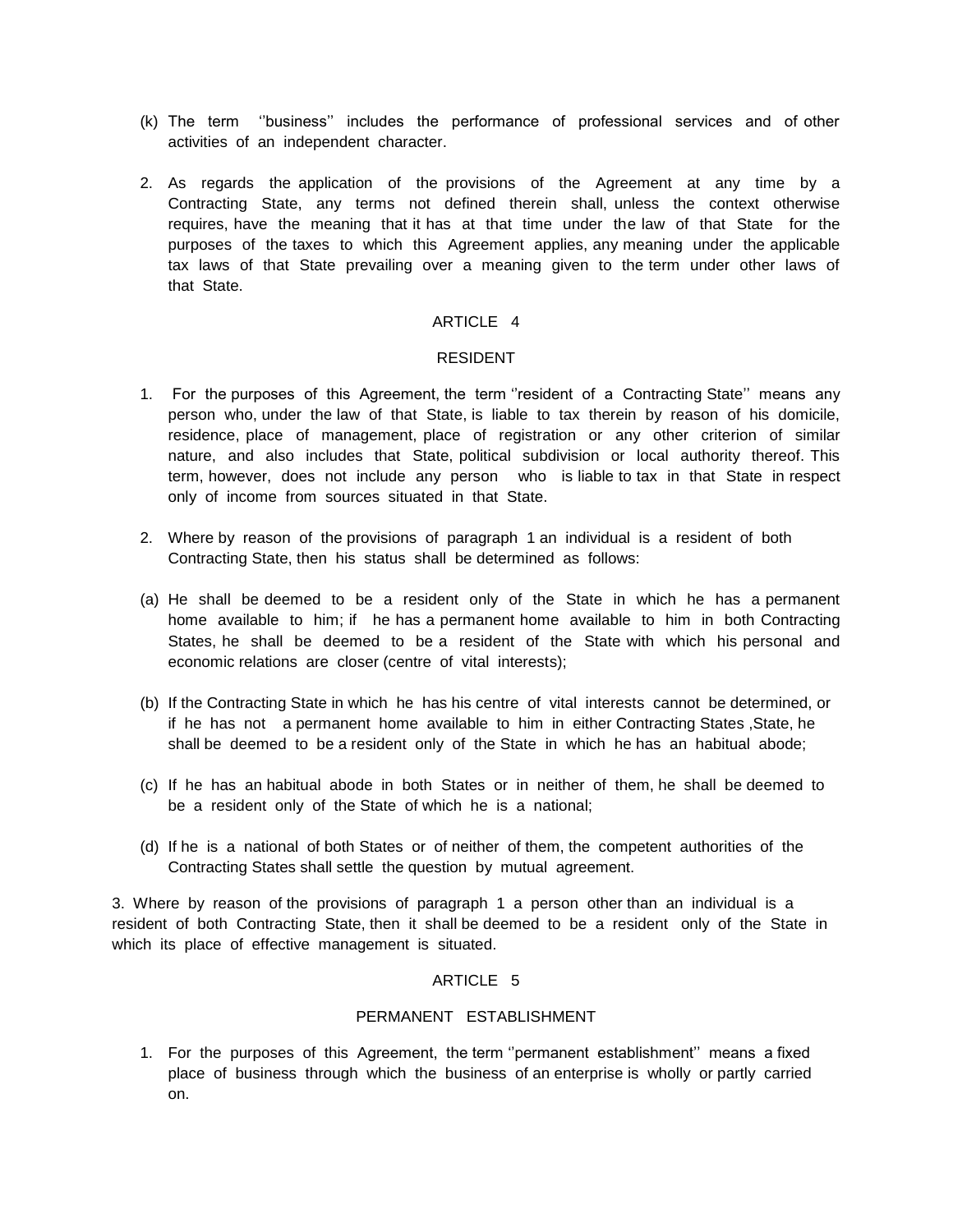- 2. The term ''permanent establishment'' includes especially:
- (a) a place of management;
- (b) a branch;
- (c) an office;
- (d) a factory
- (e) a workshop; and
- (f) a mine, an oil or gas well, a quarry or any other place of extraction or exploitation of natural resources.
- 3. The term ''permanent establishment'' likewise encompasses:
- (a) a building site, a construction, assembly or installation project or supervisory activity in connection with such site or activity, but only where such site, project or activity continues for a period of more than 183 days;
- (b) The furnishing of services, including consultancy services, by an enterprise through employees or other personnel engaged by an enterprise for such purpose, but only where activities of that nature continue for the same or a connected project within the Contracting State for a period or periods aggregating more than 183 days within any twelve month period.
- 4. Notwithstanding the preceding provisions of this Article, the term ''permanent establishment'' shall be deemed not to include:
- (a) The use of facilities solely for the purposes of storage, display, or delivery of goods or merchandise belonging to the enterprise;
- (b) The maintenance of a stock of goods or merchandise belonging to the enterprise solely for the purpose of storage, display or delivery;
- (c) The maintenance of a stock of goods or merchandise belonging to the enterprise solely for the purpose of processing by another enterprise;
- (d) The maintenance of a fixed place of business solely for the purpose of purchasing goods or merchandise, or for collecting information, for the enterprise;
- (e) The maintenance of a fixed place of business solely for the purpose of carrying on, for the enterprise, any other activity of a preparatory or auxiliary character; and
- (f) The maintenance of a fixed place of business solely for any combination of activities mentioned in subparagraph (a) to (e) ,provided that the overall activity of the fixed place of business resulting from this combination is of a preparatory or auxiliary character.
- 5. Notwithstanding the provisions of paragraphs 1 and 2, where a person other than an agent of an independent status to whom paragraph 6 applies is acting on behalf of an enterprise and has, and habitually exercises, in a Contracting State an authority to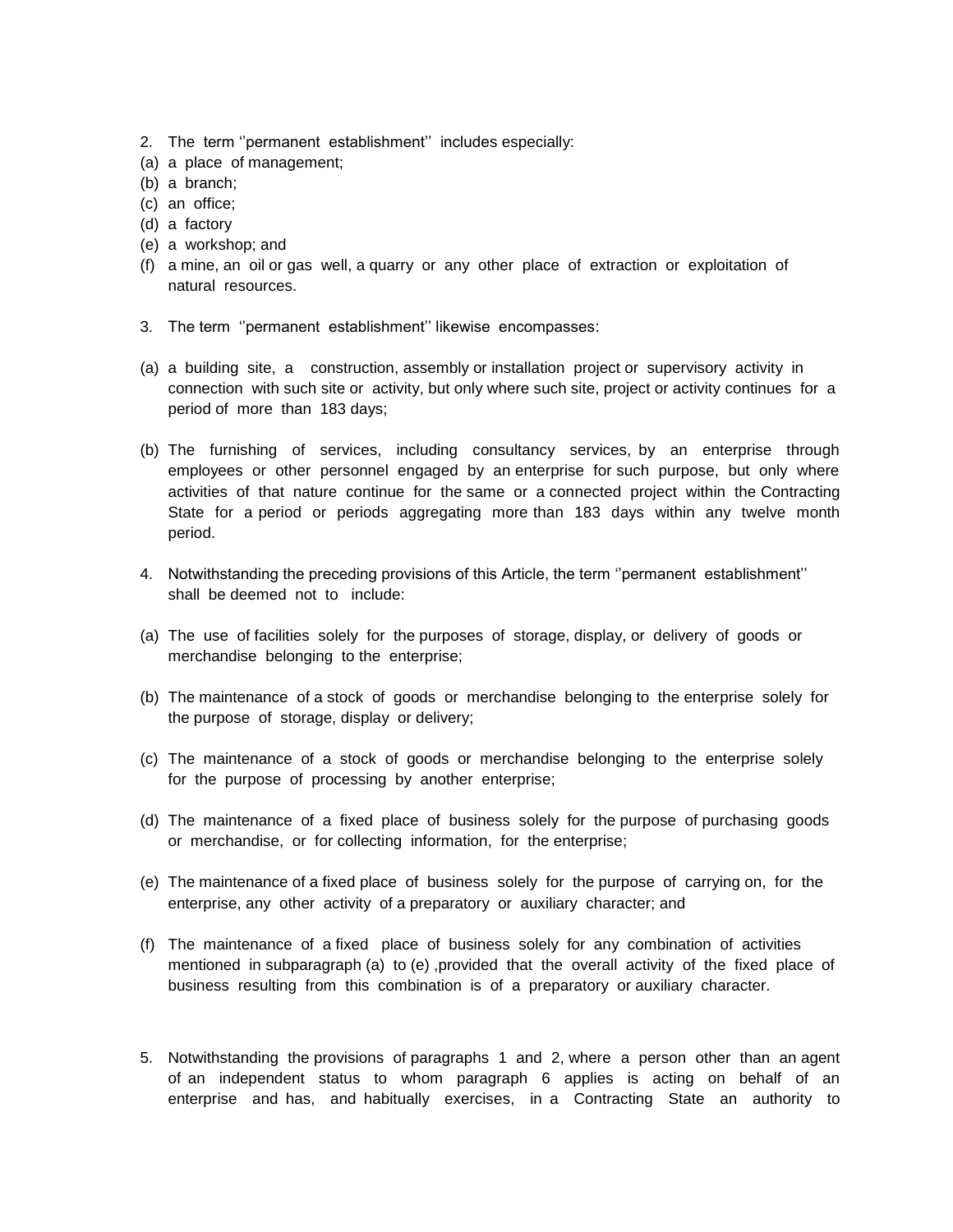conclude contracts in the name of the enterprise, that enterprise shall be deemed to have a permanent establishment in that State in respect of any activities which that person undertakes for the enterprise, unless the activities of such person are limited to those mentioned in paragraph 4 which, if exercised through a fixed place of business, would not make this fixed place of business a permanent establishment under the provisions of that paragraph.

- 6. An enterprise shall not be deemed to have a permanent establishment in a Contracting State merely because it carries on business in that State through a broker, general commission agent or any other agent of an independent status, provided that such persons are acting in the ordinary course of their business.
- 7. The fact that a company which is a resident of a Contracting State controls or is controlled by a company which is a resident of the other Contracting State, or which carries on business in that other State (whether through a permanent establishment or otherwise), shall not of itself constitute either company a permanent establishment of the other.

# ARTICLE 6

## INCOME FROM IMMOVABLE PROPERTY

- 1. Income derived by a resident of a Contracting State from immovable property (including income from agriculture or forestry) situated in the other Contracting State may be taxed in that other State.
- 2. The term ''immovable property'' shall have the meaning which it has under the law of the Contracting State in which the property in question is situated. The term shall in any case include property accessory to immovable property, livestock and equipment used in agriculture and forestry, rights to which the provisions of general law respecting landed property apply, usufruct of immovable property and rights to variable or fixed payments as consideration for the working of, or the right to work, mineral deposits, sources and other natural resources. Ships, boats and aircraft shall not be regarded as immovable property.
- 3. The provisions of paragraph 1 shall apply to income derived from the direct use, letting or use in any other form of immovable property.
- 4. The provisions of paragraphs 1 and 3 shall also apply to the income from immovable property of an enterprise and to income from immovable property used for performance of independent personal services.
- 5. For the purpose of this Article, the term "agriculture" includes, fish farming, processing, breeding and raising aquatic species including specifically prawn, crayfish, oysters and shellfish.

## ARTICLE 7

## BUSINESS PROFITS

1. The profits of an enterprise of a Contracting State shall be taxable only in that State unless the enterprise carries on business in the other Contracting State through a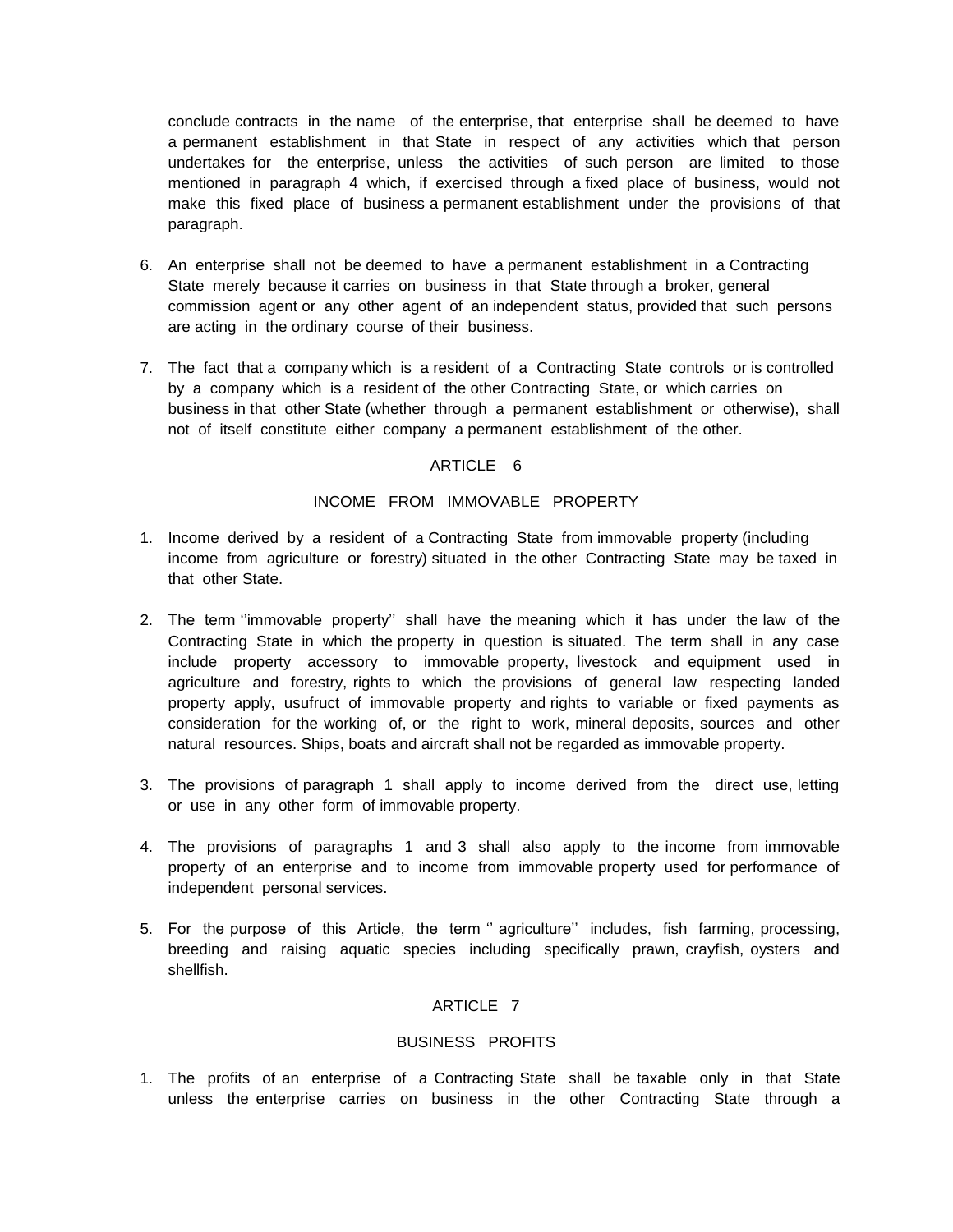permanent establishment situated therein. If the enterprise carries on business as aforesaid, the profits of the enterprise may be taxed in the other State but only so much of them as attributable to that permanent establishment.

- 2. Subject to the provision of paragraph 3, where an enterprise of a Contracting State carries on business in the other Contracting State through a permanent establishment situated therein, there shall in each Contracting State be attributed to that permanent establishment the profits which it might be expected to make if it were a distinct and separate enterprise engaged in the same or similar activities under the same or similar condition and dealing wholly independently with the enterprise of which it is a permanent establishment.
- 3. In the determination of the profits of a permanent establishment, there shall be allowed as deductions expenses which are incurred for the purpose of the business of the permanent establishment including executive and general administration expenses so incurred, whether in the State in which the permanent establishment is situated or elsewhere. However , no such deduction, shall be allowed in respect of amounts ,if any, paid(otherwise than towards reimbursement of actual expenses) by the permanent establishment to the head office of the enterprise or any of its other offices by way of royalties, fees or other similar payments in return for use of patent or other rights, or by way of commission for specific services performed or for management, or, except in the case of a banking enterprise, by way of interest on moneys lent to the permanent establishment. Likewise, no account shall be taken, in the determination of the profits of a permanent establishment, for amounts charged (otherwise than towards reimbursement of actual expenses), by the permanent establishment to the head office of the enterprise or any of its other offices, by way of royalties, fees or other similar payments in return for the use of patents or other rights, or by way of commission for specific services performed or for management, or, except in the case of a banking enterprise by way of interest on moneys lent to the head office of the enterprise or any of its other offices.
- 4. In so far as it has been customary in a Contracting State to determine the profits to be attributed to a permanent establishment on the basis of an apportionment of the total profits of the enterprise to its various parts, nothing in paragraph 2 shall preclude that Contracting State from determining the profits to be taxed by such an apportionment as may be customary. The method of apportionment adopted shall, however, be such that the result shall be in accordance with the principles contained in this Article.
- 5. No profits shall be attributed to a permanent establishment by reason of the mere purchase by that permanent establishment of goods or merchandise for the enterprise.
- 6. For the purposes of the preceding paragraph, the profits to be attributed to the permanent establishment shall be determined by the same method year by year unless there is good and sufficient reason to the contrary.
- 7. Where profits include items of income which are dealt with separately in other Articles of this Agreement, then the provisions of those Articles shall not be affected by the provision of this Article.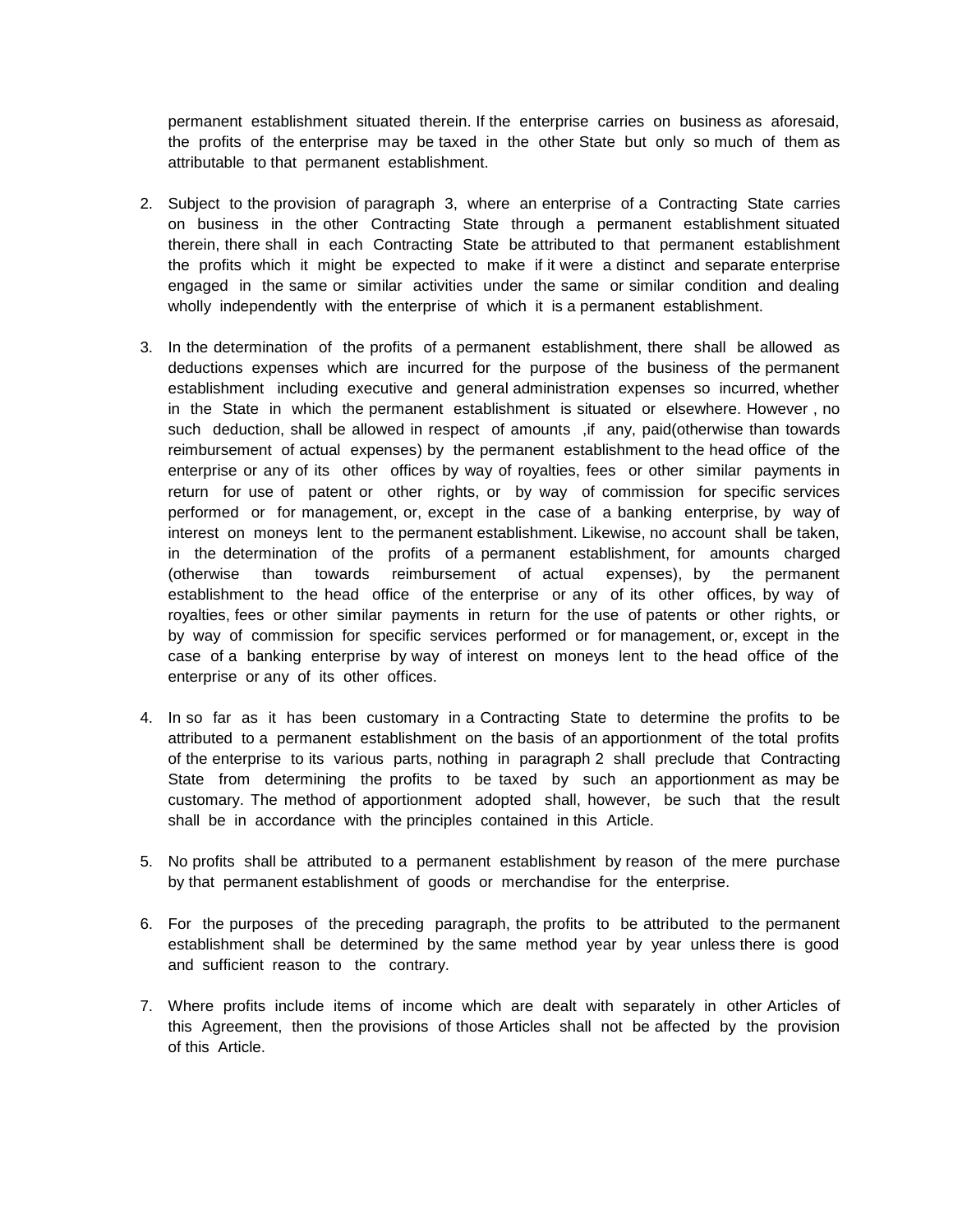## INTERNATIONAL TRAFFIC

- 1. Profits from the operation of ships or aircraft in international traffic shall be taxable only in the Contracting State in which the place of effective management is situated.
- 2. For purpose of this Article, profits from the operation of ships or aircraft in international traffic include:
	- (a) Profits from the rental on a bareboat basis of ships or aircraft; and
	- (b) Profits from the use, maintenance or rental of containers (including trailers and related equipment for the transport of containers) used for the transport of goods or merchandise;

Where such rental or where such use, maintenance or rental, as the case may be, is incidental to the operations of ships or aircrafts in international traffic.

- 3. If the place of effective management of a shipping enterprise is aboard a ship or boat, then it shall be deemed to be situated in the Contracting State in which the home harbor of the ship or boat is situated, or, if there is no such home harbor, in the Contracting State of which the operator of the ship or boat is a resident.
- 4. The provisions of paragraph 1 shall also apply to profits from the participation in a pool, a joint business or an international operation agency.

## ARTICLE 9

# ASSOCIATED ENTERPRISE

- 1. Where:
- (a) An enterprise of a Contracting State participates directly or indirectly in the management, control or capital of an enterprise of the other Contracting State; or
- (b) the same persons participate directly or indirectly in the management, control or capital of an enterprise of a Contracting State and an enterprise of the other Contracting State, and in either case conditions are made or imposed between the two enterprises in their commercial or financial relations which differ from those which would be made between independent enterprises, then any profits which would, but for those conditions, have accrued to one of the enterprises, but, by reason of those conditions, have not so accrued, may be included in the profits of that enterprise and taxed accordingly.
- 2. Where a Contracting State includes in the profits of an enterprise of that State and taxes accordingly profits on which an enterprise of the other Contracting State has been charged to tax in that other State and the profits so included are profits which would have accrued to the enterprise of the first mentioned State if the conditions made between the two enterprises had been those which would have been made between independent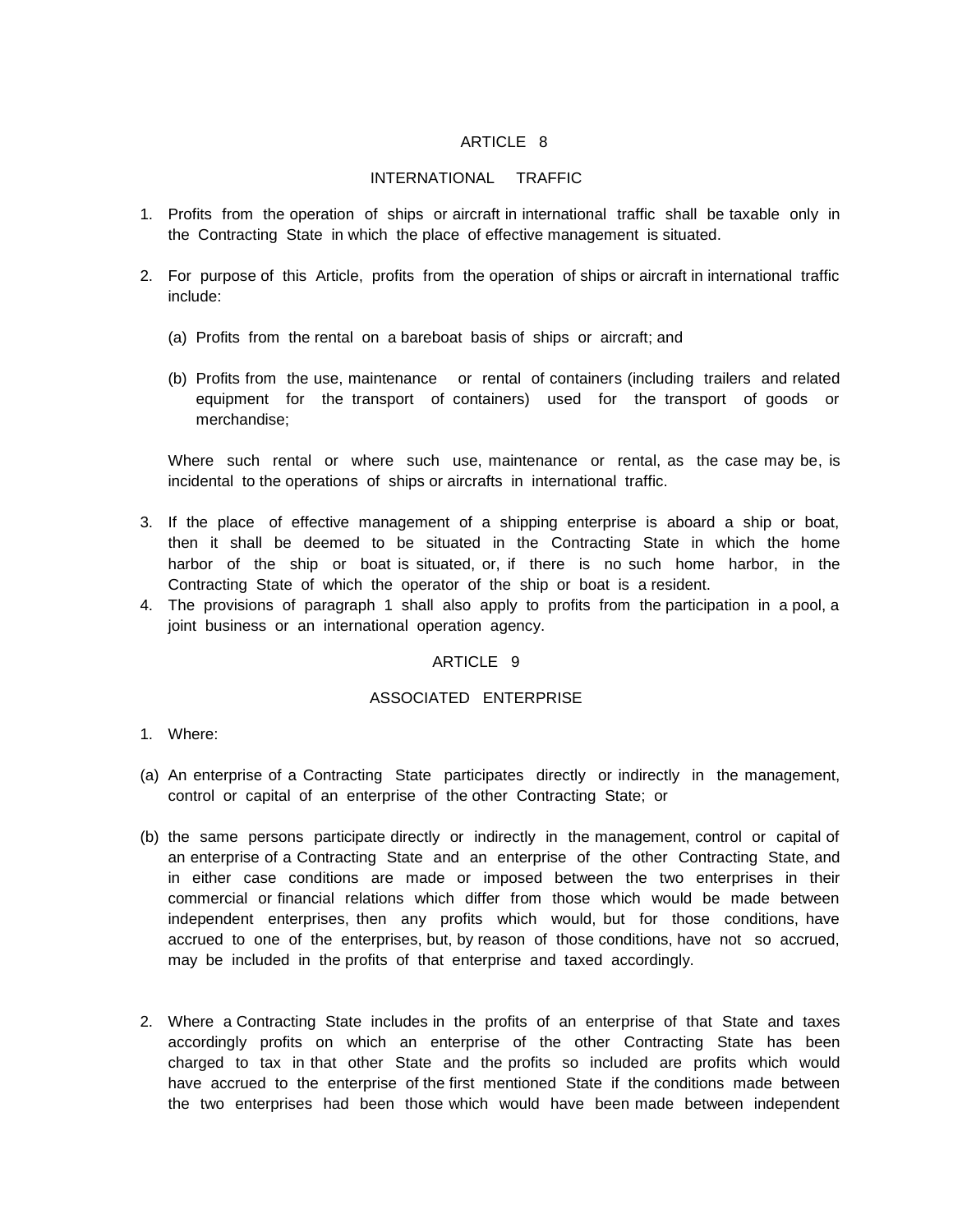enterprises, then that other State may make an appropriate adjustment to the amount of the tax charged therein on those profits. In determining such adjustment, due regard shall be had to the other provisions of this Agreement and the competent authorities of the Contracting States shall if necessary consult each other.

## ARTICLE 10

## DIVIDENDS

- 1. Dividends paid by a company which is a resident of a Contracting State to a resident of the other Contracting State may be taxed in that other State.
- 2. However, such dividends may also be taxed in the Contracting State of which the company paying the dividends is a resident and according to the laws of that State, but if the beneficial owner of the dividend is a resident of the other Contracting State, the tax so charged shall not exceed:
- (a) five (5) per cent of the gross amount of the dividends if the beneficial owner is a company which holds at least twenty five (25) per cent of the capital of the company paying the dividends; or
- (b) ten (10) per cent of the gross amount of the dividends in all other cases. The competent authorities of the Contracting States shall settle the mode of application of these limitations by mutual agreement.

 This paragraph shall not affect the taxation of the company in respect of the profits out of which the dividends are paid.

- 3. The term ''dividends'' as used in this Article means income from shares or other rights participating in profits, not being debt claims, as well as income from other corporate rights which is subjected to the same taxation treatment as income from shares by the laws of the Contracting State of which the company making the distribution is a resident.
- 4. The provisions of paragraphs 1 and 2 shall not apply if the beneficial owner of the dividends, being a resident of a Contracting State, carries on business in the other Contracting State of which the company paying the dividends is a resident, through a permanent establishment situated therein, and the holding in respect of which the dividends are paid is effectively connected with such permanent establishment. In such case, the provisions of Article shall apply.
- 5. Where a company which is a resident of a Contracting State derives profits or income from the other Contracting State, that other State may not impose any tax on the dividends paid by the company, except in so far as such dividends are paid to a resident of that other State or in so far as the holding in respect of which the dividends are paid is effectively connected with a permanent establishment situated in that State, nor subject the company's undistributed profits to a tax on undistributed profits, even if the dividends paid or the undistributed profits consist wholly or partly of profits or income arising in such other State.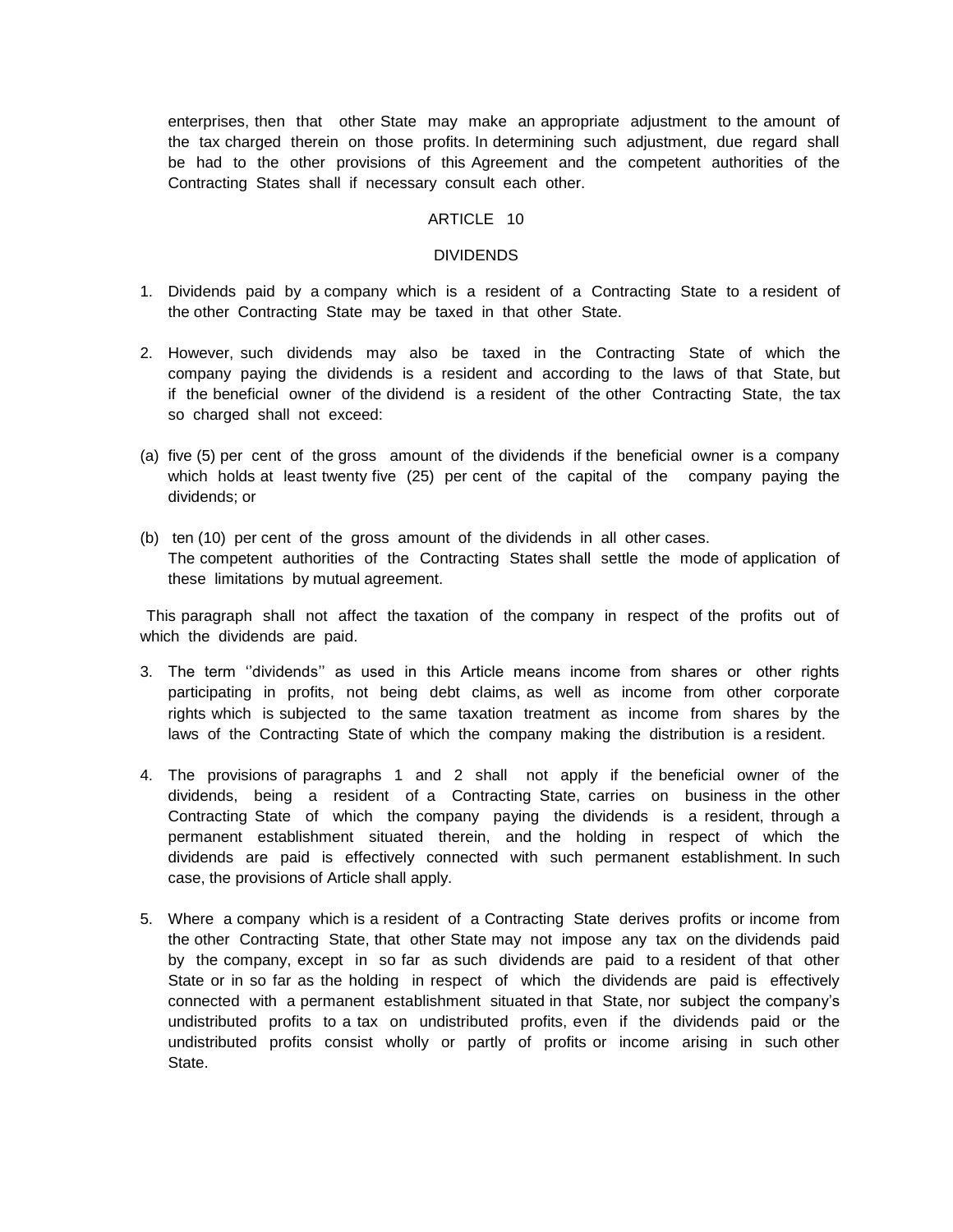#### INTEREST

- 1. Interest arising in a Contracting State and paid to a resident of the other Contracting State may be taxed in that other State.
- 2. However, such interest may also be taxed in the Contracting State in which it arises, and according to the laws of that State, but if the beneficial owner of the interest is a resident of the other Contracting State, the tax so charged shall not exceed five (5) per cent of the gross amount of the interest.
- 3. Notwithstanding the provisions of paragraph 2, interest arising in a Contracting State shall be exempt from tax in that State if:
	- (a) The payer of the interest is the government of that Contracting State, political subdivision or local authority thereof;
	- (b) The interest is paid to the Government of the other Contracting State political subdivision or a local authority thereof; or
	- (c) The interest is paid to the bank of Zambia or the central bank of Seychelles.
- 4. The term ''interest'' as used in this Article means income from debt claims of every kind, whether or not secured by mortgage and whether or not carrying a right to participate in the debtor's profits, and in particular, income from government securities and income from bonds or debentures, including premiums and prizes attaching to such securities, bonds or debentures. Penalty charges for late payment shall not be regarded as interest for the purposes of this Article.
- 5. The provisions of paragraphs 1 and 2 shall not apply if the beneficial owner of the interest, being a resident of a Contracting State, carries on business in the other Contracting State in which the interest arises, through a permanent establishment situated therein and the debt claim in respect of which the interest is paid is effectively connected with such permanent establishment. In such case, the provisions of Article 7 shall apply.
- 6. Interest shall be deemed to arise in a Contracting State when the payer is a resident of that State. Where, however, the person paying the interest, whether he is a resident of a Contracting State or not, has in a Contracting State a permanent establishment in connection with which the indebtedness on which the interest is paid was incurred ,and such interest is borne by such permanent establishment, then such interest shall be deemed to arise in the State in which the permanent establishment is situated.
- 7. Where by reason of a special relationship between the payer and the beneficial owner or between both of them and some other person, the amount of the interest, having regard to the debt claim for which it is paid, exceeds the amount which would have been agreed upon by the payer and the beneficial owner in the absence of such relationship, the provisions of this Article shall apply only to the last mentioned amount. In such a case, the excess part of the payments shall remain taxable according to the laws of each Contracting State, due regard being had to the other provisions of this Agreement.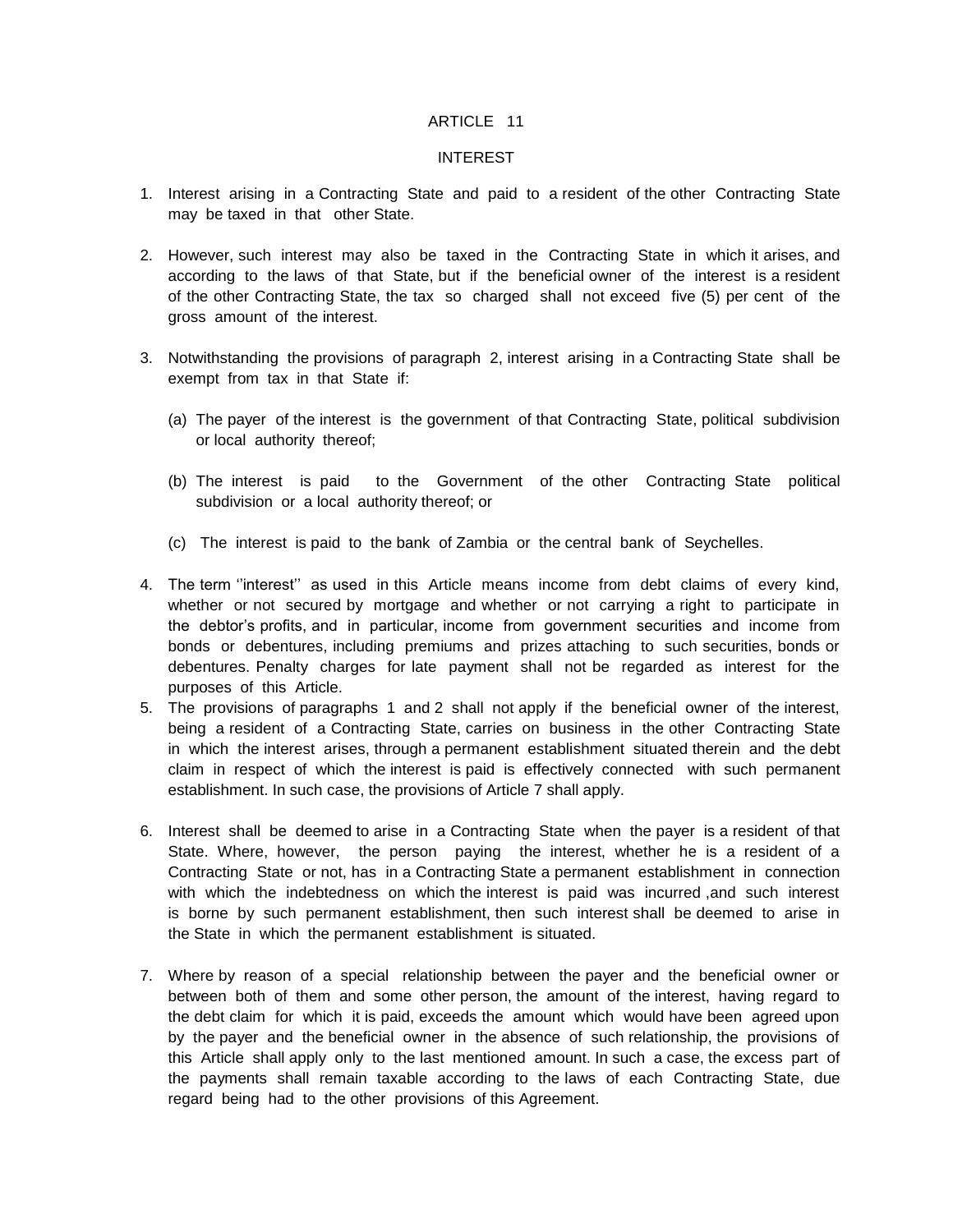#### ROYALTIES

- 1. Royalties arising in a Contracting State and paid to a resident of the other Contracting State may be taxed in that other State.
- 2. However, such royalties may also be taxed in the Contracting State in which they arise, and according to the laws of that State, but if the recipient is the beneficial owner of the royalties, the tax so charged shall not exceed ten (10) percent of the gross amount of the royalties.
- 3. The term ''royalties'' as used in this article means payments of any kind received as a consideration for use of, or the right to use, any copyright of literary, artistic or scientific work (including computer software, cinematograph films or films or tapes or discs used for radio or television broadcasting), any patent, trade mark, design or model, plan secret formula or process, or for the use of, or right to use, industrial, commercial or scientific equipment, or for information concerning industrial, commercial or scientific experience.
- 4. The provisions of paragraphs 1 and 2 shall not apply if the beneficial owner of the royalties, being a resident of a Contracting State, carries on business in the other Contracting State in which the royalties arise, through a permanent establishment situated therein and the right or property in respect of which the royalties are paid is effectively connected with such permanent establishment or fixed base. In such case, the provisions of Article 7 shall apply.
- 5. Royalties shall be deemed to arise in a Contracting State when the payer is a resident of that State. Where, however, the person paying the royalties, whether he is a resident of a Contracting State or not, has in a Contracting State a permanent establishment with which the right or property in respect of which the royalties are paid is effectively connected, and such royalties are borne by such permanent establishment , then such royalties shall be deemed to arise in the State in which the permanent establishment is situated.
- 6. Where, by reason of a special relationship between the payer and the beneficial owner or between both of them and some other person, the amount of the royalties , having regard to the use, right or information for which they are paid, exceeds the amount which would have been agreed upon by the payer and the beneficial owner in the absence of such relationship, the provisions of this Article shall apply only to the last mentioned amount of royalties. In such case, the excess part of the payments shall remain taxable according to the laws of each Contracting State, due regard being had to the other provisions of this agreement.

# ARTICLE 13

#### CAPITAL GAINS

1. Gains derived by resident a resident of a Contracting State from the alienation of immovable property referred to in Article 6 and situated in the other Contracting State may be taxed in that other State.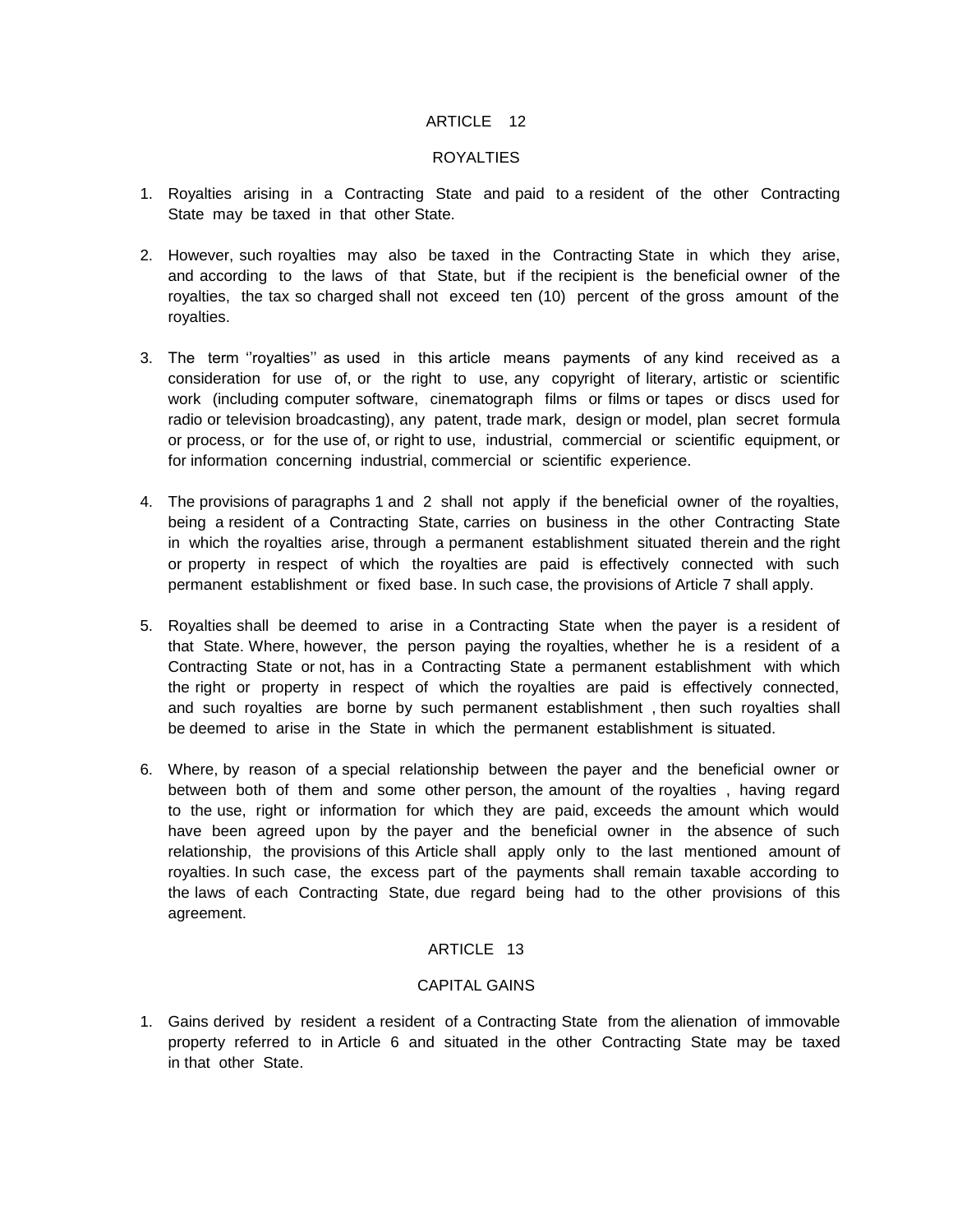- 2. Gains from the alienation of movable property forming part of the business property of a permanent establishment which an enterprise of a Contracting State has in the other Contracting State, including such gains from the alienation of such a permanent establishment (alone or with the whole enterprise) may be in that other State.
- 3. Gains from the alienation of ships or aircraft operated in international traffic or movable property pertaining to the operation of such ships or aircrafts, shall be taxable only in that State in which the place of effective management is situated.
- 4. Gains from the alienation of any property other than that referred to in paragraph 1, 2 and 3, shall be taxable only in the Contracting State of which the alienator is a resident.

#### INCOME FROM EMPLOYMENT

- 1. Subject to the provisions of Articles 15,17 AND 18, salaries, wages and other similar remunerations derived by a resident of a Contracting State in respect of an employment shall be taxable only in that State unless the employment is exercised in the other Contracting State. If the employment is so exercised, such remuneration as is derived therefrom may be taxed in that other State.
- 2. Notwithstanding the provisions of paragraph 1, remuneration derived by a resident of a Contracting State in respect of an employment exercised in the other Contracting State shall be taxable only in the first mentioned State if:
- (a) The recipient is present in the other State for a period or periods not exceeding in the aggregate 183 days in any twelve month period commencing or ending in the fiscal year concerned;
- (b) The remuneration is paid by, or on behalf of an employer who is not a resident of the other State; and
- (c) The remuneration is not borne by a permanent establishment or a fixed base which the employer has in the other State..
- 3. Notwithstanding the preceding provisions of this Article, remuneration derived from employment exercised on board a ship or aircraft operated in international traffic may be taxed in the Contracting State in which the place of effective management of the enterprise is situated.
- 4. Salaries, wages, allowances and perquisites received by an employee of an airline or a shipping enterprise of a Contracting State and stationed in the other Contracting State shall be taxed in the Contracting State in which the place of effective management of the enterprise is situated.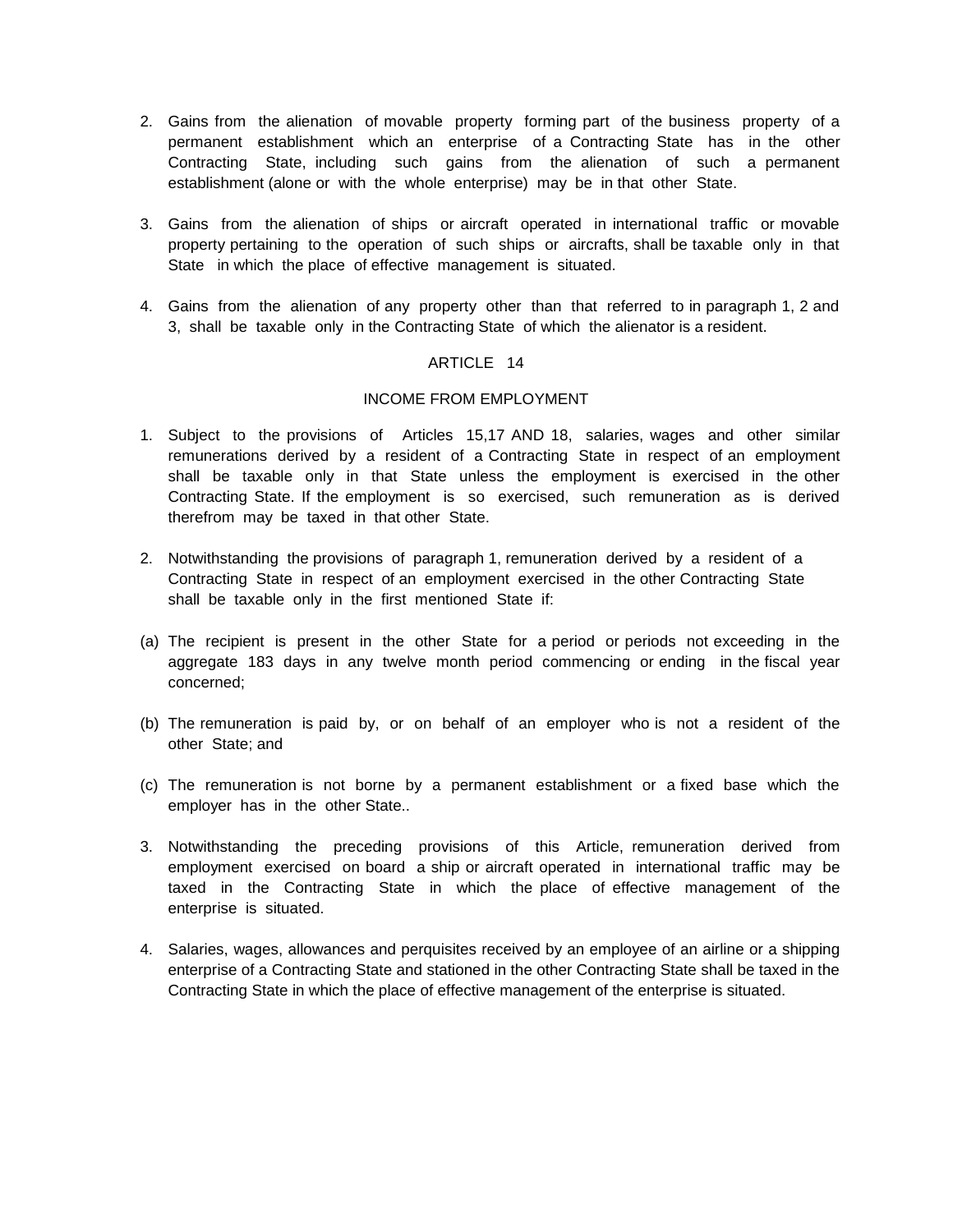#### DIRECTORS' FEES

Directors' fees and similar payments derived by a resident of a Contracting State in his capacity as a member of the board of directors of a company which is a resident of the other Contracting State may be taxed in that other State.

#### ARTICLE 16

## ENTERTAINERS AND SPORTSPERSONS

- 1. Notwithstanding the provisions of Articles 7 and 14, income derived by a resident of a Contracting State as an entertainer, such as a theatre, motion picture, radio or television artiste, or a musician, or as a sportsperson , from his personal activities as such exercised in the other Contracting State, may be taxed in that other State.
- 2. Where income in respect of personal activities exercised by an entertainer or a sportsperson in his capacity as such accrues not to the entertainer or a sportsperson himself but to another person, that income may, notwithstanding the provisions of Article 7 and 14 be taxed in the Contracting State in which the activities of the entertainer or sportsperson are exercised.
- 3. Income derived by a resident of a Contracting State from activities exercised in the other Contracting State as envisaged in paragraph 1 and 2 of this Article, shall be exempt from tax in that other State if the visit to that other State is supported wholly or substantially by funds of either Contracting State, political subdivision or a local authority thereof, or takes place under a cultural agreement or arrangement between the Contracting States.

#### ARTICLE 17

# PENSIONS AND ANNUITIES

- 1. Subject to the provisions of paragraph 2 of Article 18, pensions and other similar remuneration and annuities arising in a Contracting State and paid to resident of the other Contracting State, may be taxed in the first mentioned State.
- 2. The term ''annuity'' means a stated sum payable periodically at stated times during life or during a specified or ascertainable period of time under an obligation to make the payments in return for adequate and full consideration in money or money's worth.
- 3. Notwithstanding the provisions of paragraph 1, pensions and other similar payments made under the social security system of a Contracting State shall be taxable only in that State.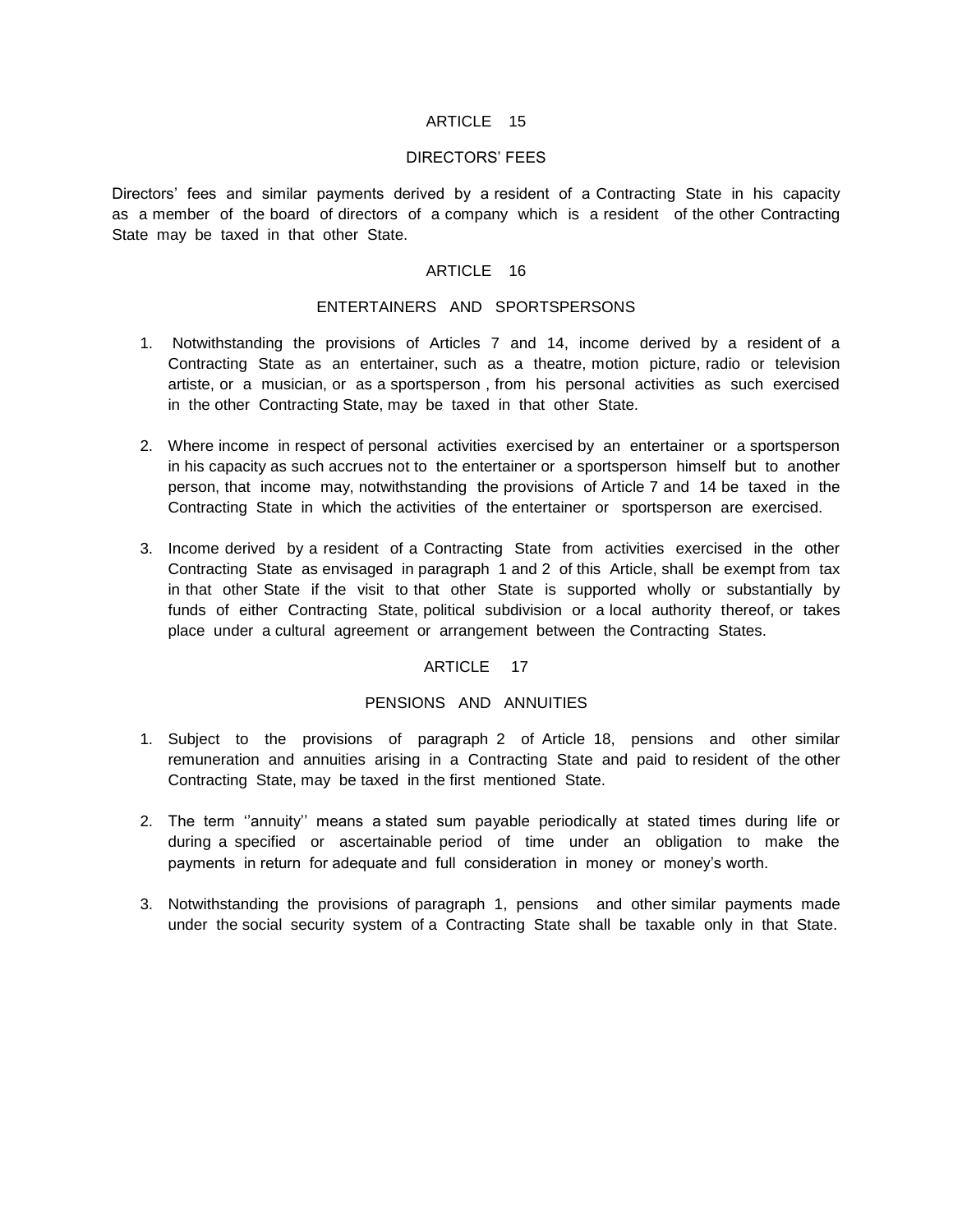## GOVERNMENT SERVICE

1. (a)Salaries, wages and other similar remuneration, other than a pension, paid by a Contracting State or a political subdivision or a local authority thereof to an individual in respect of services rendered to that State or subdivision or authority shall be taxable only in that State.

(b)However, such salaries, wages and similar remuneration shall be taxable only in the other Contracting State if the services are rendered in that State and the individual is a resident of that State who:

- i. Is a national of that State; or
- ii. did not become a resident of that State solely for the purpose of rendering the services.
- 2. (a) Any pension paid by, or out of funds created by, a Contracting State or a political subdivision or a local authority thereof to an individual in respect of services rendered to that State or subdivision or authority shall be taxable only in that State.

 (b) However, such pension shall be taxable only in the other Contracting State if the individual is a resident of, and a national of, that State.

3. 3. The provisions of Articles 14, 15, 16 and 17 of this Agreement shall apply to salaries, wages and other similar remuneration, and to pensions, in respect of services rendered in connection with a business carried on by a Contracting State or a political subdivision or a local authority or a statutory body thereof.

## ARTICLE 19

# TEACHERS AND RESEARCHERS

- 1. An individual who is immediately before visiting a Contracting State is a resident of the other Contracting State and who, at the invitation of the Government of the first mentioned Contracting State or of a University, college, school, museum or other cultural institution in that first mentioned Contracting State or under or under an official programme of cultural exchange, is present in that Contracting State for a period not exceeding two consecutive years solely for the purpose of teaching, giving lectures or carrying out research at such institution shall be exempt from tax in that Contracting State on his remuneration for such activity, provided that payment of such remuneration is derived by him from outside that Contracting State.
- 2. The provision of paragraph 1 of this Article shall not apply to income from research if such research is undertaken not in the public interest but primarily for the private benefit of a specific person or persons.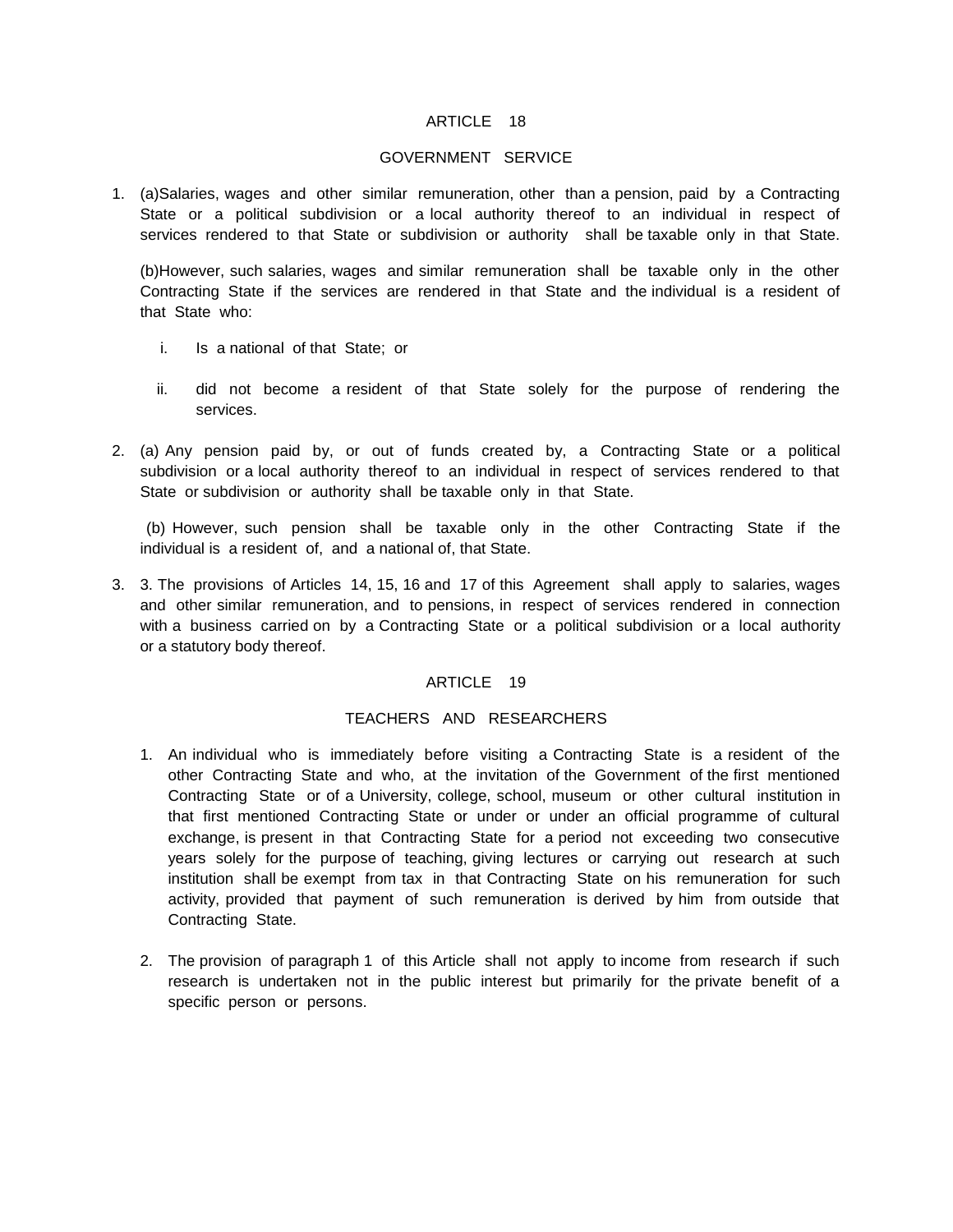## STUDENTS, APPRENTICES AND BUSINESS TRAINEES

- 1. Payments which a student or business apprentices or trainee who is or was immediately before visiting a Contracting State a resident of the other Contracting State and who is representing in the first mentioned Contracting State solely for the purpose of his education or training receives for the purpose of his maintenance, education or training shall not be taxed in that Contracting State, provided that such payments arise from sources outside the Contracting State.
- 2. In respect of grants, scholarships and remunerations from employment not covered by paragraph 1, a student, business apprentices or trainee described in paragraph 1 shall, in addition, be entitled during such education or training to the same exemptions, reliefs or reductions in respect of taxes available to residents of the State which he is visiting.

# ARTICLE 21

# OTHER INCOME

- 1. Items of income of a resident of a Contracting State, where arising, not dealt with the forgoing Articles of this Agreement shall be taxable only in that State.
- 2. The provisions of paragraph 1 shall not apply to income, other than income from immovable property as defined in paragraph 2 of Article 6, if the recipient of such income, being a resident of a Contracting State, carries on business in the other Contracting State through a permanent establishment situated therein, and the right or property in respect of which the income is paid is effectively connected with such permanent establishment. In such case, the provisions of Article 7 shall apply.
- 3. Notwithstanding the provisions of paragraph 1 and 2, items of income of a resident of a Contracting State not dealt with in the foregoing Article of this Agreement and arising in the other Contracting State may also be taxed in that other State.

# ARTICLE 22

## ELIMINATION OF DOUBLE TAXATION

- 1. Double taxation shall be eliminated as follows:
- (a) In Zambia, where a resident of Zambia derives income from Seychelles which may be taxed in Seychelles in accordance with the provisions of this Agreement, the amount of the tax payable in respect of that income shall be allowed as a credit against Zambian tax imposed on that resident. The amount of credit however, shall not exceed that part of Zambian tax which is appropriate to that income.
- (b) In Seychelles, where a resident of Seychelles derives income from Zambia which may be taxed in Zambia in accordance with the provisions of this Agreement, the amount of the tax payable in respect of that income shall be allowed as a credit against Seychelles tax imposed on that resident. The amount of credit however, shall not exceed that part of Seychelles tax which is appropriate to that income.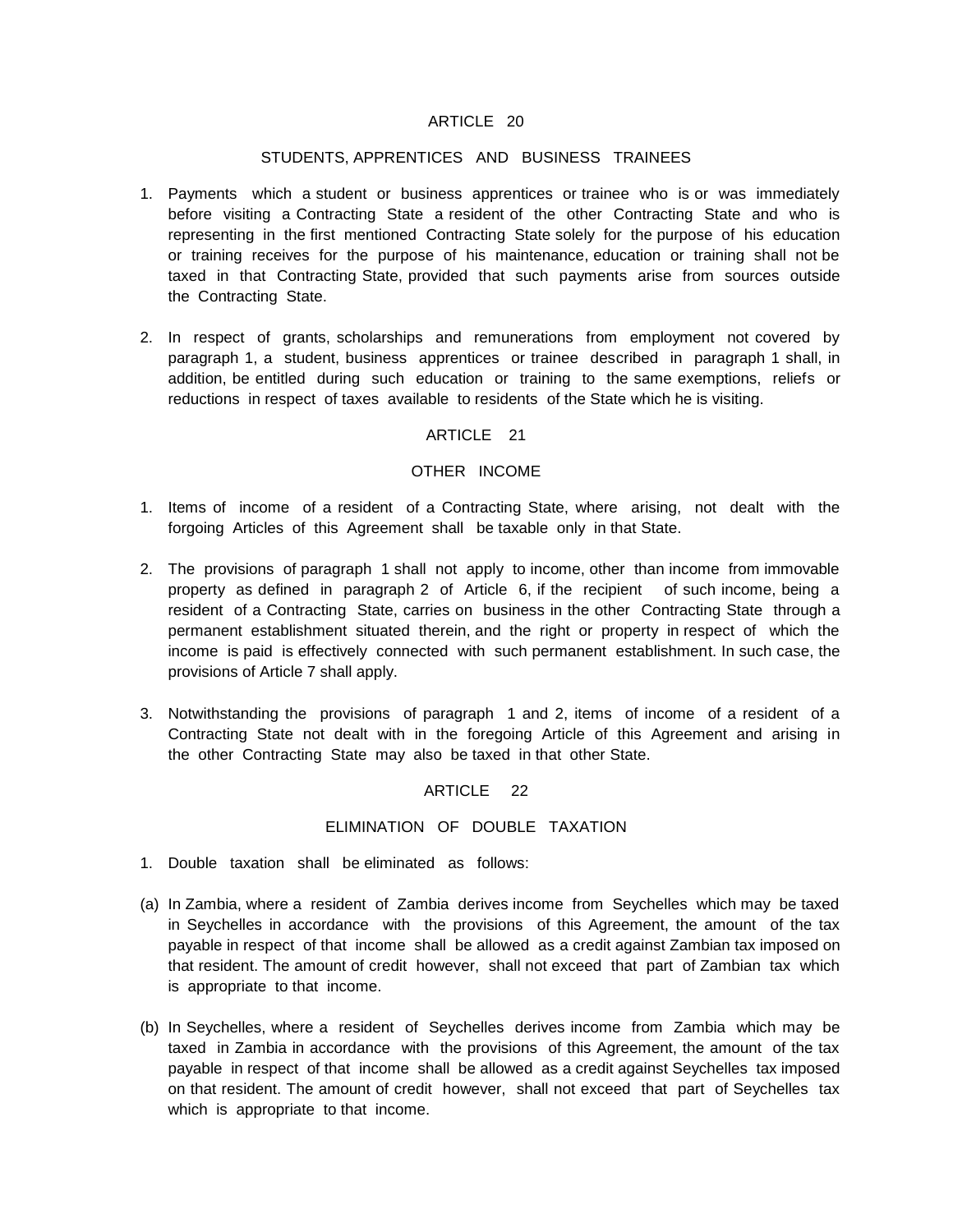2. For the purposes of paragraph 1 of this Article, the term '' Zambian tax payable'' and ''Seychelles tax payable'' shall be deemed to include the amount of tax which would have been paid in Zambia or in Seychelles, as the case may be, but for an exemption or reduction granted in accordance with the law designed to promote economic development in Zambia or Seychelles as the case may be, such schemes having been mutually agreed by the competent authorities of the Contracting State as qualifying for the purposes of this paragraph.

# ARTICLE 23

# NON DISCRIMINATION

- 1. Nationals of a Contracting State shall not be subjected in the other Contracting State to any taxation or any requirement connected therewith which is other or more burdensome than the taxation and connected requirements to which nationals of that other State in the same circumstances are or may be subjected. This provision shall, notwithstanding the provisions of Article 1, also apply to persons who are not residents of one or both of the Contracting States.
- 2. The taxation on a permanent establishment which an enterprise of a Contracting State has in the other Contracting State shall not be less favourably levied in that other State than the taxation levied on the enterprises of that other State carrying on the same activities. This provision shall not be construed as obliging a Contracting State to grant to residents of the other Contracting State any personal allowances, reliefs and reductions for taxation purposes on account of civil status or family responsibilities which it grants to its own residents.
- 3. Except where the provisions of paragraph 1 of Article 9, paragraph 7 of Article 11 or paragraph 6 of Article 12 apply, interest, royalties and other disbursements paid by an enterprise of a Contracting State to a resident of the other Contracting State shall, for the purpose of determining the taxable profits of such enterprise, be deductible under the same conditions as if they had been paid to a resident of the first mentioned State.
- 4. Enterprises of Contracting State, the capital of which is wholly or partly owned or controlled, directly or indirectly, by one or more residents of the other Contracting State, shall not be subjected in the first mentioned State to any taxation or any requirement connected therewith which is other or more burdensome than the taxation and connected requirements to which other similar enterprises of that first mentioned State are or may be subjected.
- 5. The provisions of this Article shall apply to taxes which are the subject of this Agreement.

## ARTICLE 24

# MUTUAL AGREEMENT PROCEDURE

1. Where a person considers that the actions of one or both of the Contracting States result or will result for him in taxation not in accordance with this Agreement, he may, irrespective of the remedies provided by the domestic law of those States, present his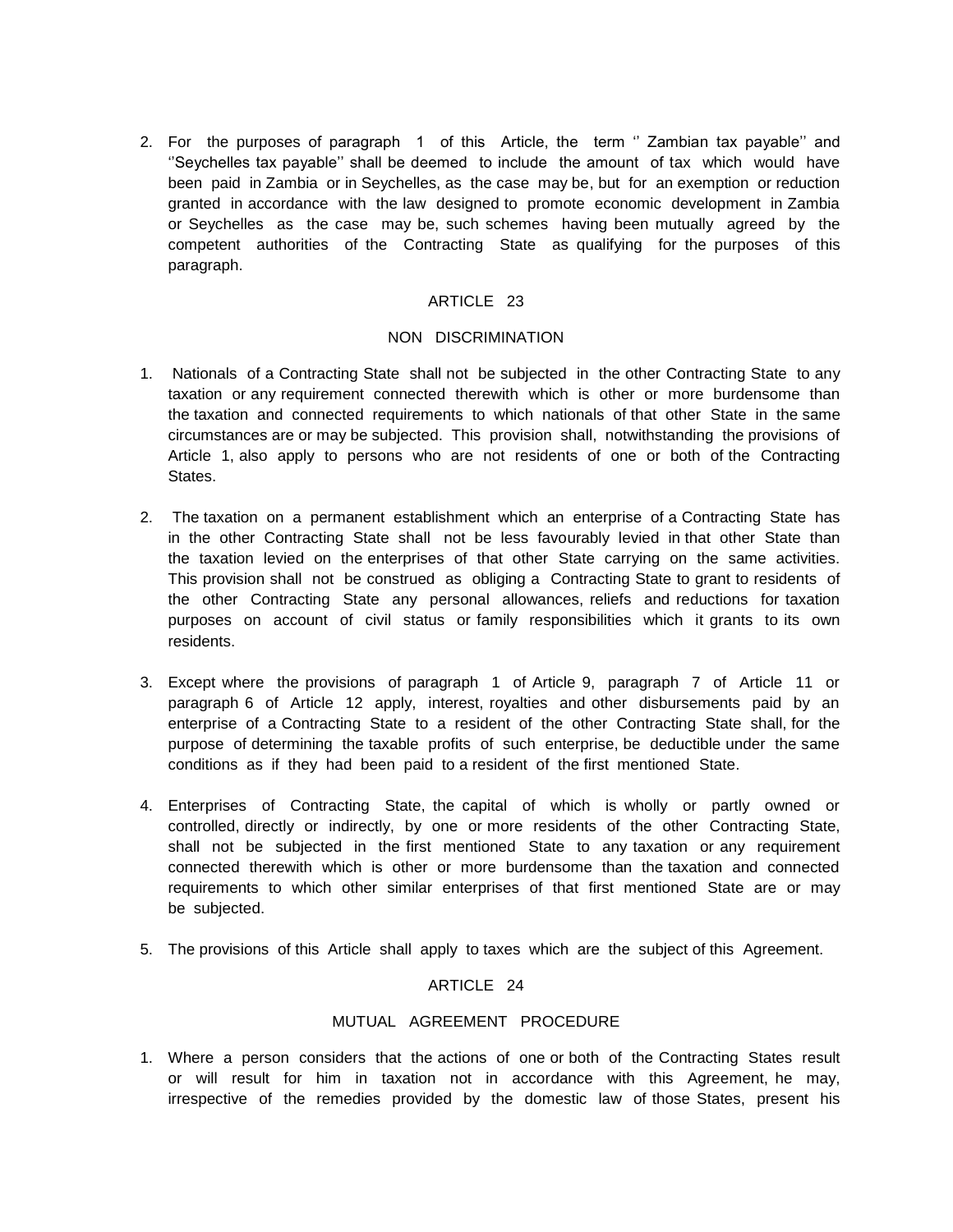case to the competent authority of the Contracting State of which he is a resident or, if the case comes under paragraph 1 of Article 23, to that of the Contracting State of which he is a national. The case must be presented within three years from the first notification of the action resulting in taxation not in accordance with the provisions of this Agreement.

- 2. The competent authority shall endeavour, if the objection appears to it to be justified and if it is not itself able to arrive at a satisfactory solution, to resolve the case by mutual agreement with the competent authority of the other Contracting State, with a view to the avoidance of taxation which is not in accordance with this Agreement. Any Agreement reached shall be implemented notwithstanding any time limits in the domestic law of the Contracting States.
- 3. The competent authorities of the Contracting States shall endeavour to resolve by mutual agreement any difficulties or doubts arising as to the interpretation or application of this Agreement. They may also consult together for the elimination of double taxation in cases not provided for in this Agreement.
- 4. The competent authorities of the Contracting States may communicate with each other directly for the purpose of reaching an agreement in the sense of the preceding paragraphs. The competent authorities, through consultations, shall develop appropriate bilateral procedures, conditions, methods and techniques for the implementation of the mutual agreement procedure provided for in this Article.

# ARTICLE 25

# EXCHANGE OF INFORMATION

- 1. The competent authorities of the Contracting States shall exchange such information as is necessary for carrying out the provisions of this Agreement or of the domestic laws of the Contracting States concerning taxes covered by the Agreement insofar as the taxation thereunder is not contrary to this Agreement. The exchange of information is not restricted by Article 1. Any information received by a Contracting State shall be treated as secret in the same manner as information obtained under the domestic law of that State and shall be disclosed only to persons or authorities (including courts and administrative bodies) concerned with the assessment or collection of, the enforcement or prosecution in respect of, or the determination of appeals in relation to, the taxes covered by this Agreement. Such persons or authorities shall use the information only for such purposes. They may disclose the information in public court proceedings or in judicial decisions.
- 2. In no case shall the provisions of paragraph 1 be construed so as to impose on a Contracting State the obligation:
- (a) To carry out administrative measures at variance with the laws and the administrative practice of that or of the other Contracting State;
- (b) To supply information which is not obtainable under the laws or in the normal course of the administration of that or of the other Contracting State; and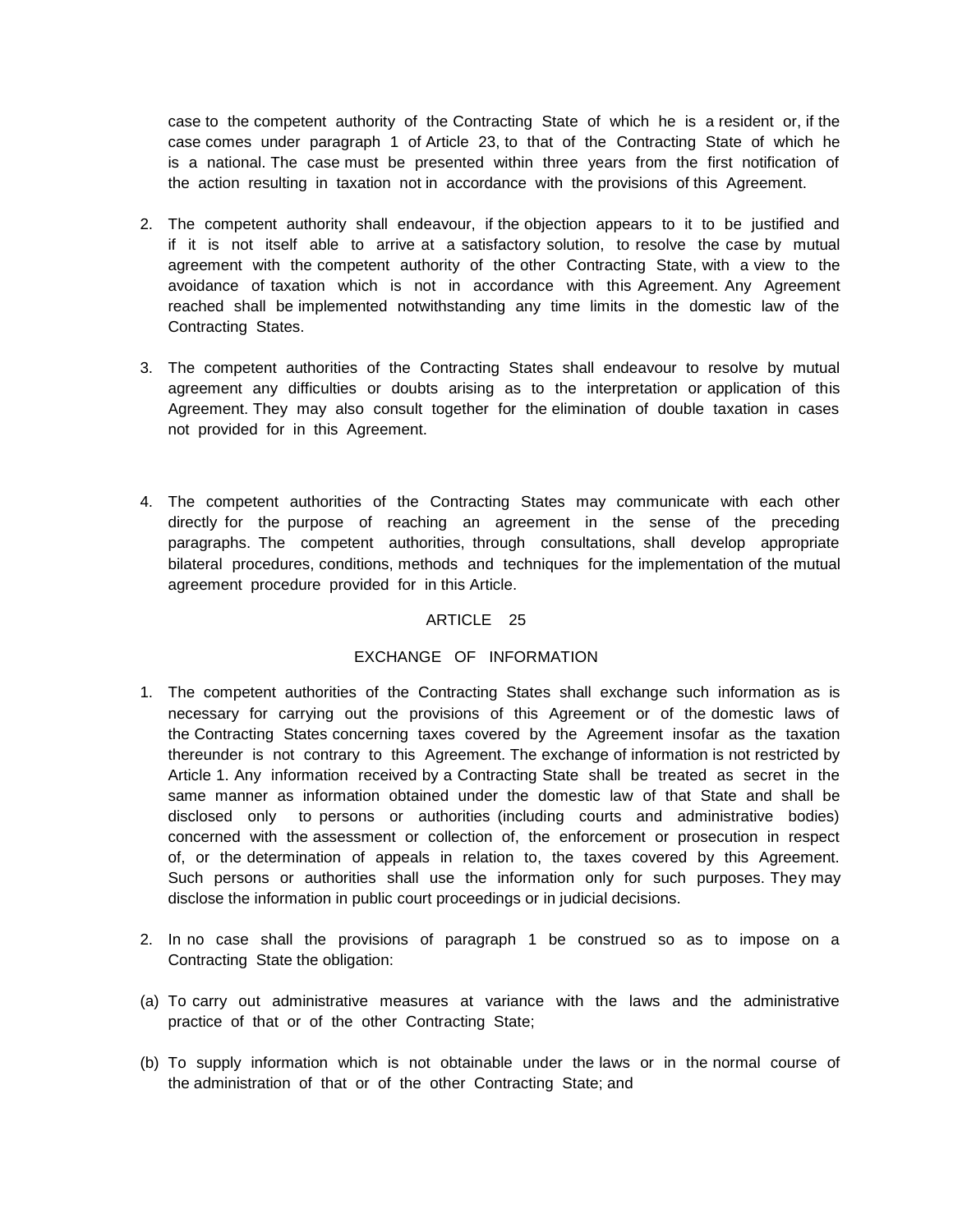(c) To supply information which would disclose any trade, business, industrial, commercial or professional secret or trade process, or information, the disclosure of which would be contrary to public policy (ordre public).

## ARTICLE 26

#### MEMBERS OF DIPLOMATIC MISSIONS AND CONSULAR POSTS

Nothing in this Agreement shall affect the fiscal privileges of members of diplomatic missions or consular posts under the general rules of international law or under the provisions of special agreements.

## ARTICLE 27

## ENTRY INTO FORCE

- 1. Each of the Contracting States shall notify to the other Contracting State the completion of the procedures required by its law for the bringing into force of this Agreement. The Agreement shall enter into force on the date of receipt of the later of these notifications.
- 2. The provisions of the Agreement shall apply:
- (a) In Zambia, in respect of income derived in any fiscal year on or after the first day of April next following the calendar year in which the notice is given.
- (b) In Seychelles:
- i. With regard to other taxes withheld at source, in respect of amounts paid or credited on or after the first day of January in the year following the date on which this Agreement enters into force; and
- ii. With regard to other taxes, in respect of any taxable year beginning on or after the first day of January following the date on which this Agreement enters into force.

#### ARTICLE 28

#### **TERMINATION**

- 1. This Agreement shall remain in force indefinitely, but either of the Contracting States may terminate the Agreement through the diplomatic channel, by giving to the other Contracting State written notice of termination not later than 30 June of any calendar year starting five years after the year in which the Agreement entered into force.
- 2. In such event this Agreement shall cease to apply:
- (a) With regard to taxes withheld at source, in respect of amounts paid or credited after the end of the calendar year in which such notice is given: and